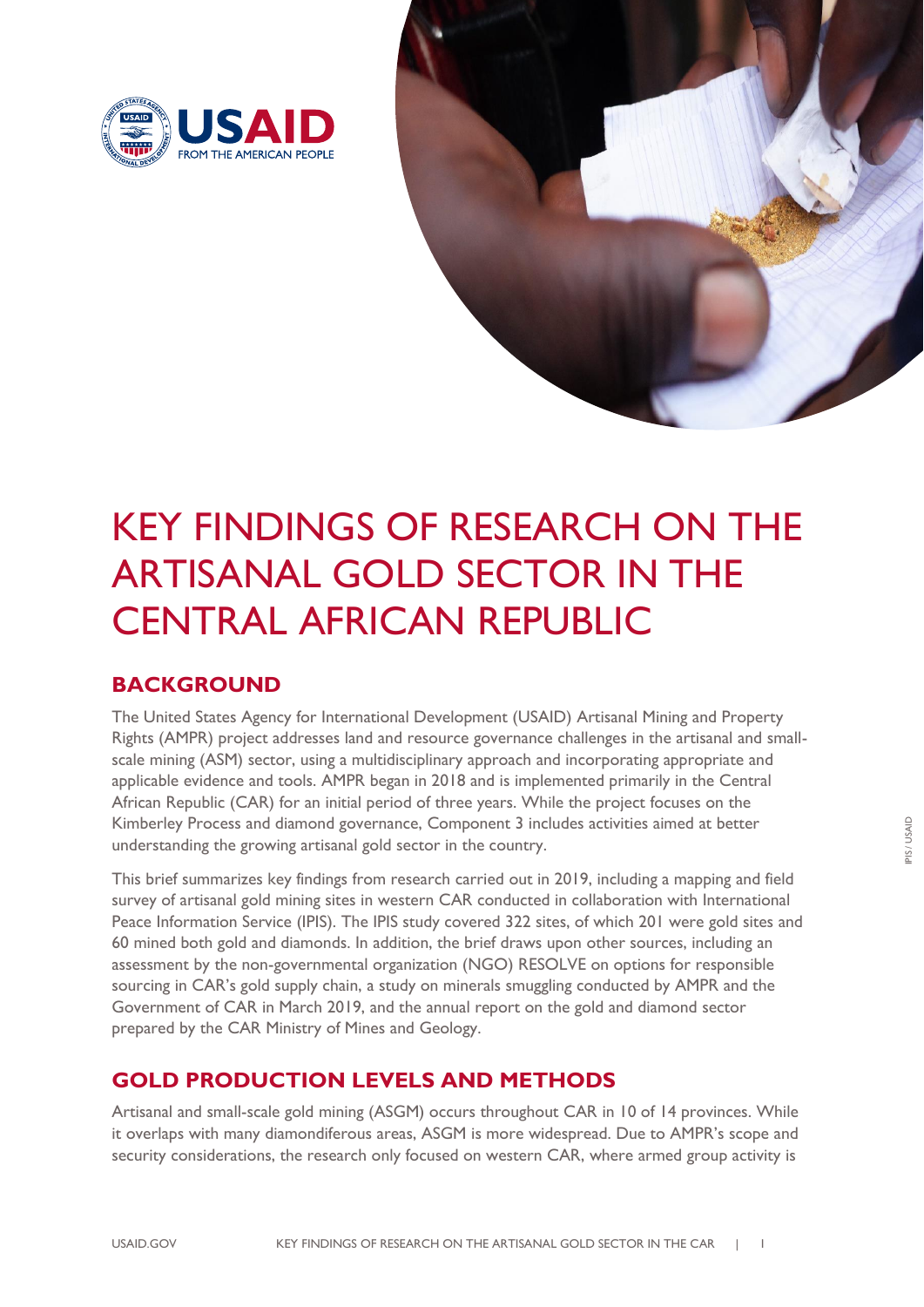less prevalent than in the country's central and eastern regions. IPIS estimated that the research covered around 30% of CAR's active mine sites.



*Figure 1: ASGM site in Nakeko, CAR*

The average estimated weekly production at the 261 visited sites that produce gold was 35.7 kilograms. Based on previous research by the U.S. Geological Survey and United Nations Development Programme (UNDP)-UNICEF in 2018, IPIS extrapolated to a national level and estimated 5.7 tons of gold produced per year, assuming 717 gold-producing sites in the country. This figure is higher than the approximately 2 tons estimated by the 2018 UNDP-UNICEF study, which covered more sites in the east but did not conduct in-depth production data collection. By comparison, the

country officially exported only 142 kilos in 2018, or around 2.5% of the estimated production.

Site characteristics varied widely, with an average of 10 pits or production units per site. Each pit has an average of 43 workers, and each site an average of 193 workers. Only 10% of pits are large (defined as having more than 50 workers). At least two sites had more than 3,000 workers each. These large sites skew the average number of workers; most sites have 77 workers or fewer, and most pits had 25 workers or fewer. Sites are located both in and along active rivers, as well as terrace deposits and underground mining targeting gold veins. Mining is mostly non-mechanized, with only 6.5% of sites using metal detectors and 1.5% of sites using hammer mills or other mechanized mineral extraction or processing equipment.



*Figure 2: Women panning in Lima site, CAR*

The number of people directly working in the visited gold mines was estimated at 45,000, around one-third of whom were women. However, women were present at 83% of sites visited. Extrapolating nationally, IPIS estimated that there are between 150,000 and 200,000 people working directly in the ASM (including diamonds) work force, fewer than the approximately 300,000 people estimated by UNDP-UNICEF in 2018. IPIS estimated that the average weekly earnings per worker

were between \$9.45 and \$11.77, not taking into consideration food allowances and other forms of pre-financing.

As part of its sub-contract with AMPR, IPIS designed an interactive web map<sup>2</sup> that visualizes and compiles all data from the field research, including pictures of each site.



*Figure 3: IPIS Interactive web map*

<sup>1</sup> The conversion used between Central African CFA (XOF) and US Dollar (USD) was 585 CFA per USD.

<sup>2</sup> The map is available here: [https://www.ipisresearch.be/mapping/webmapping/carmine/v1/.](https://www.ipisresearch.be/mapping/webmapping/carmine/v1/)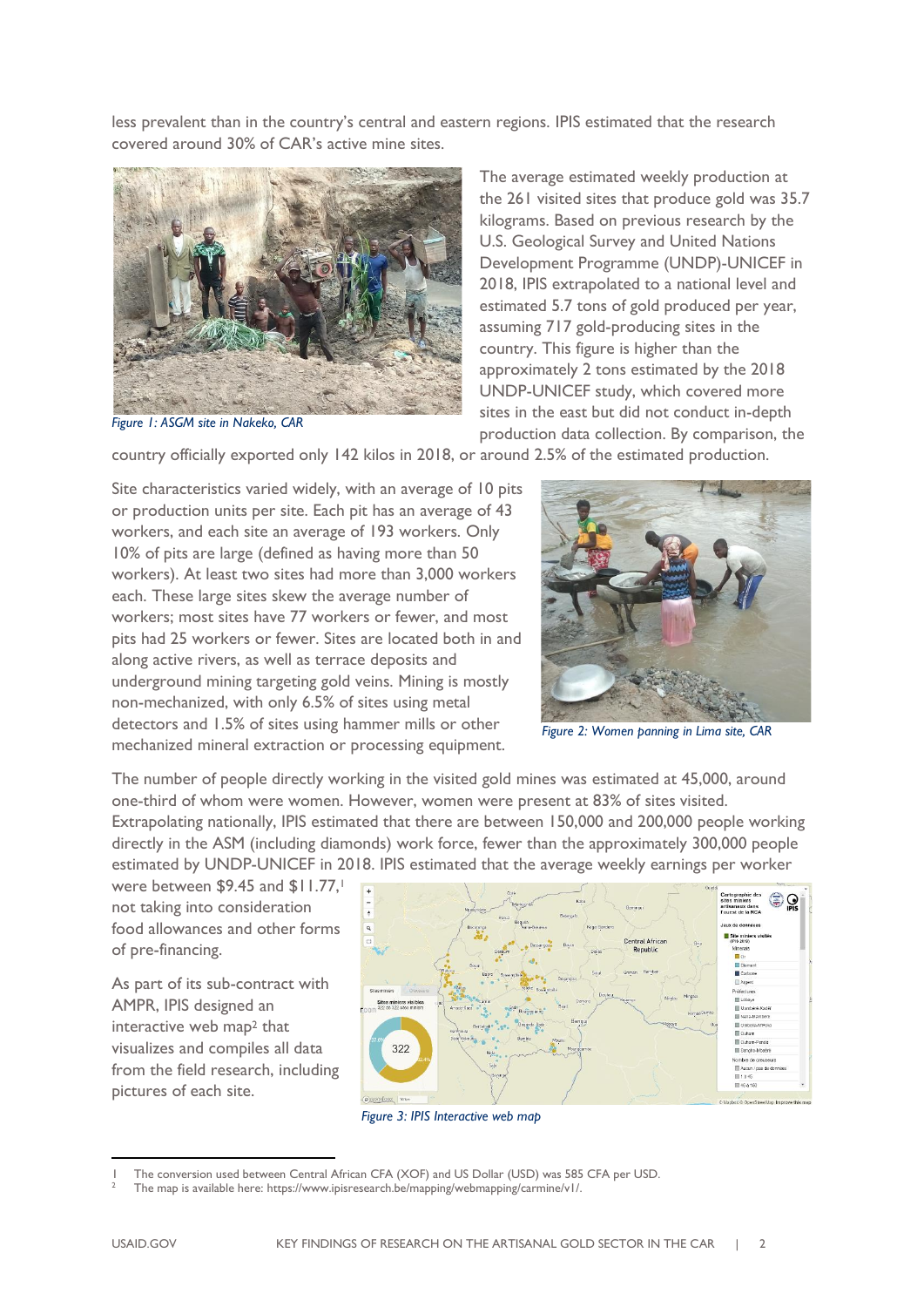### **SUPPLY CHAIN**

The ASGM supply chain has a similar organization to the diamond supply chain. Teams of laborers earn shares of produced gold. These teams are also assisted by day laborers paid by the task (such as operating a water pump) or by their time. The pit manager (*chef de puits*) supervises the labor and is the liaison with the claim-holder (*chef de chantier*). The claimholder is often pre-financed either by formal gold collectors or by other benefactors. If not the land-owner, they must also pay rent to landlords or village leaders. The formal supply chain involves collectors and buying houses (exporters). The informal supply chain involves freelance brokers and gold dealers, some located in neighboring countries and those who facilitate smuggling.

The per gram price paid at the mine level was on average 15,000 CFA (\$26.76), representing around 65% of the world market price of \$41 for pure gold at the time of research, and significantly lower when compared to other parts of Africa where gold sells at 75– 90% of the world market price.



*Figure 4: Diagram of gold supply chain (Source: IPIS)*

However, for independent miners (those who are not pre-financed), the price earned per gram could be higher, around 20,000 CFA (\$34.18).

In 2019, 21 entities exported a total of 359 kilos of gold, representing a 650% increase over average exports between 2010–2012 before the CAR crisis began. The 2019 exports also represent a 300% increase compared to 2017 and 2018, showing an upward trend. However, they still represent a small fraction (less than 5%) of likely production. In addition, 3 of the 21 entities (Adama Swiss Refinery, Kotto Mines, and Treck Mining) represent over 75% of legal exports, and many of the remaining entities exported less than a kilo, a sign of under-reporting. The CAR government earned 247 million CFA (\$420,000) in tax revenue from legal gold exports compared with 209 million CFA (\$360,000) from diamonds, which have historically dominated mining income.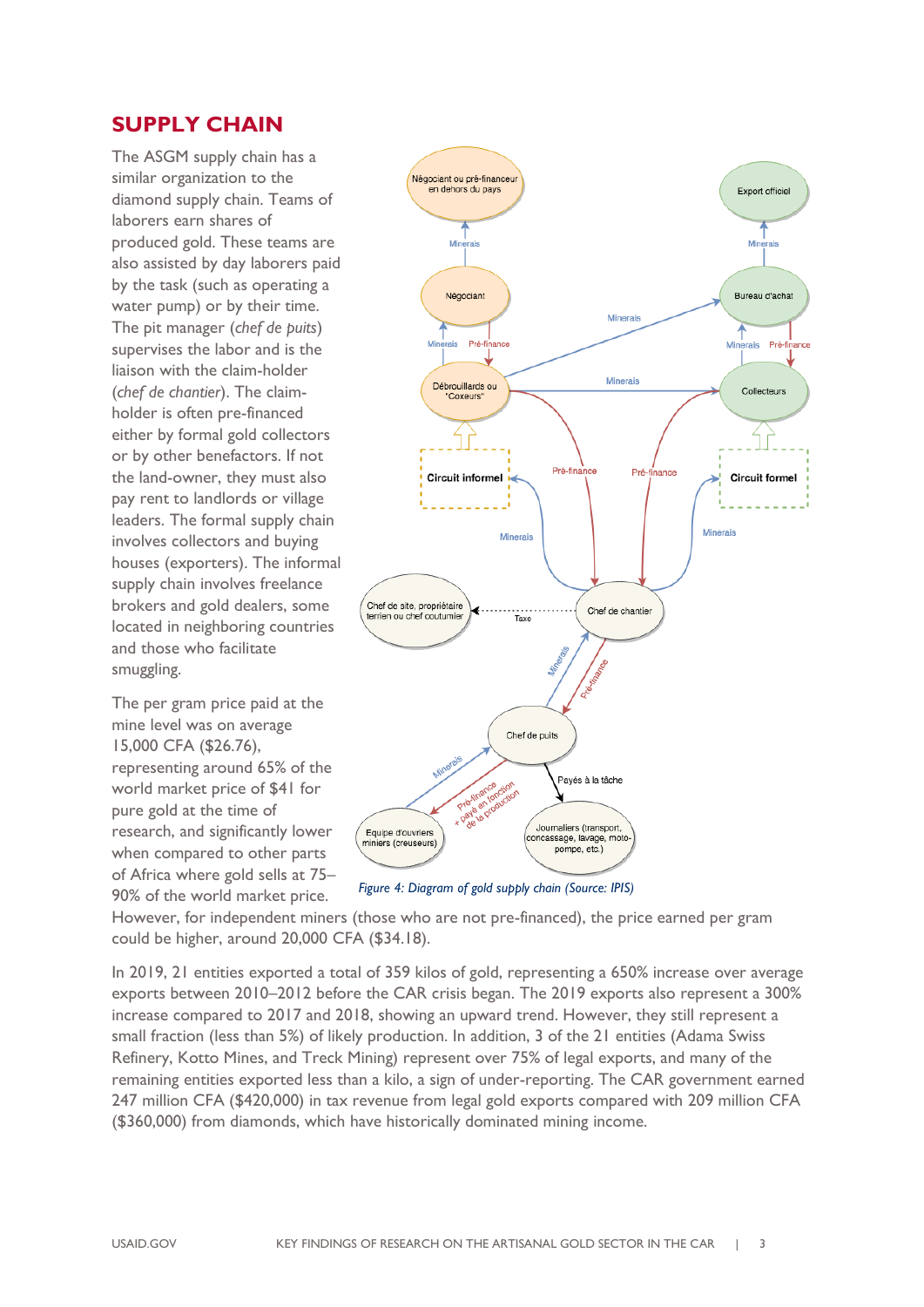#### **SMUGGLING AND ILLEGALITY**



*Figure 5: Gold powder and nuggets in Gbonkolo, CAR*

CAR's ASGM sector remains largely informal and marked by fraud and criminal activity. Comparing site locations to official licensing records, IPIS found none that had an artisanal mining license and only 20 that had a semimechanized artisanal mining permit (PEASM). 3 A significant portion (118 sites, or 36%) were located on an industrial research permit, where artisanal mining is not authorized. Nearly 50% were located outside of any concession area. With the exception of semi-mechanized artisanal permit-holders, often cooperatives and foreign mining companies, the vast majority are mining illegally.

As noted above, legal exports represent less than 5% of estimated actual production. Some legal exporters likely declare only a small fraction of actual exports. For example, Chinese companies like Thien Pao provide cover for Chinese freelance miners from Guangdong who operate on multiple semi-mechanized artisanal sites with heavy machinery. The gold is sold through Cameroonian networks; Thien Pao only recorded 1.3 kilos of gold exported from Bangui in 2019.

Cameroon is the major destination for gold produced in western CAR, with gold from 116 sites moving over their border, compared to gold from 67 sites moving to Bangui. The price of gold in Cameroon is higher than in Bangui, according to the study. At the time of research gold was between 20,000 and 23,000 CFA in Bangui (\$34 and \$39). At Garoua-Boulay on the Cameroonian-CAR border, gold was 25,000 CFA (\$42.73), which is at or even higher than the world market price, pointing to the possibility of gold being used for money laundering or illegal capital transfers. Central African traders complained about illegal brokers from Cameroon who offered 21,500 CFA per gram as opposed to the maximum of 20,000 CFA per gram they could offer and still make a profit.

Besides Cameroon, Chad was mentioned as a destination for gold from western CAR at 12 surveyed sites. Because the study did not cover gold production in areas controlled by armed groups in eastern and northern CAR, other likely destinations such as Sudan were not captured.

## **ARMED GROUPS AND SECURITY**

Despite their isolation, nearly 50% of surveyed sites were visited by a government entity, generally the anti-fraud paramilitary brigade (*l'Unité Spéciale Anti-Fraude*, USAF). Around 15% of surveyed sites had informal tolls on access roads controlled by government security forces. Self-defense groups were present on around 10% of sites, generally armed with rudimentary hunting rifles. Government security forces were more present on or near concessions given to Chinese companies, who reportedly pay them to provide security, and sometimes also hire self-defense groups.

The study's zone was relatively untouched by unconventional armed groups, with the exception of the Return, Reclamation, Rehabilitation (3R) group, which was present on 33 surveyed sites. The group was involved in extortion and illegal taxation, raising around 83,159 CFA (\$142) per site per week from miners. In addition, the group taxed illegal brokers and smugglers a weekly access fee ranging from CFA 18,210 to CFA 33,385 (\$30 to \$55). In some cases, the group was reportedly

<sup>3</sup> *Permis d'exploitation artisanale semi-mécanisée*, which is different from the *Autorisation d'exploitation artsianale.*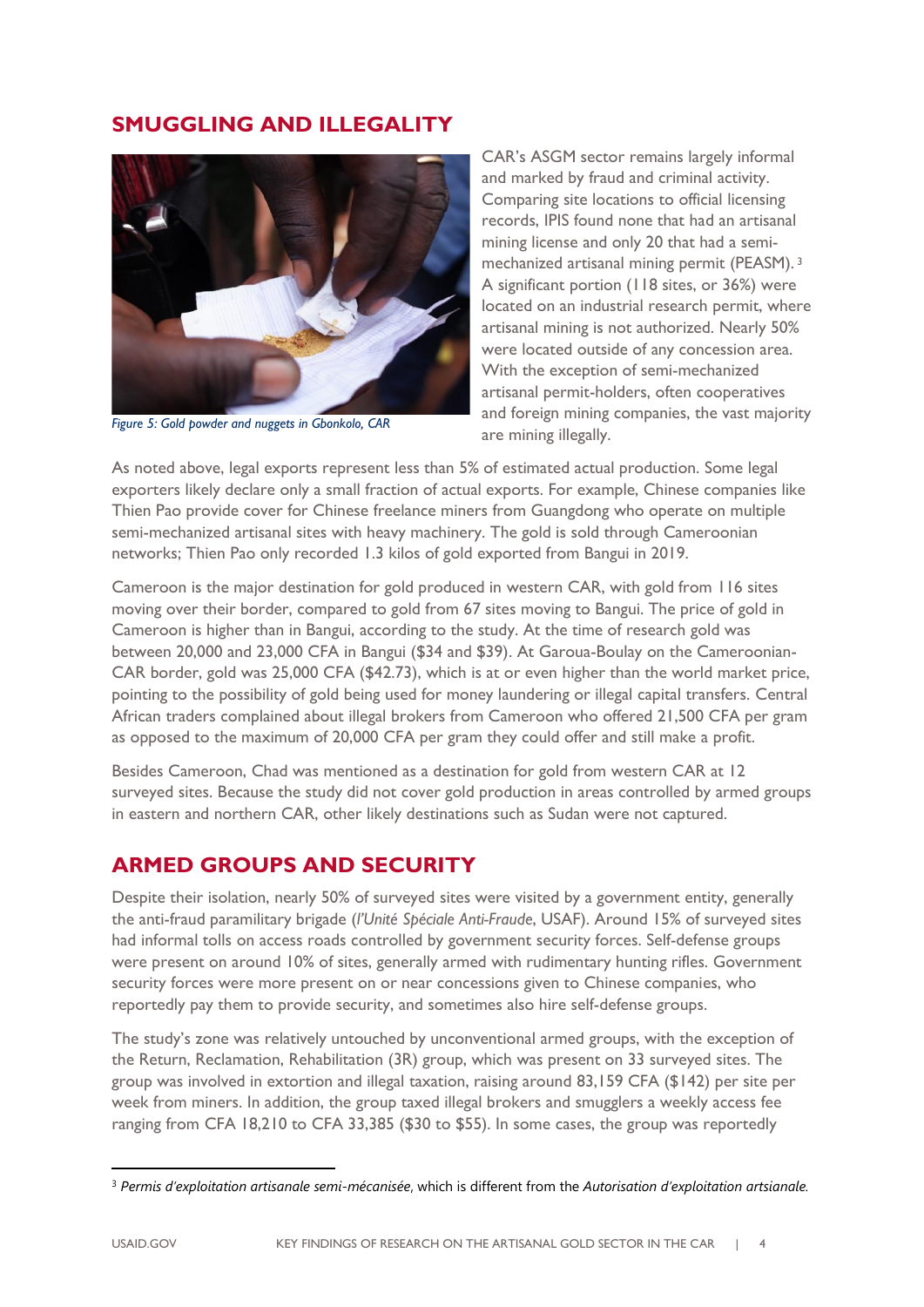involved in the gold supply chain, such as the Besson site north of Baboua. At this site, in addition to a \$1 tax per worker per week, all brokers were obliged to sell to "General" Siddiki Abbas at the low fixed price of 15,000 CFA per gram (\$25.64). This might also explain that some sites under 3R control north of Gamboula reported prices paid to miners as low as 10,000 CFA per gram (\$17). In another case, diggers said that a "Chadian rebel" group allied with 3R operated a gold ore mill at the Moundji center site near Bocaranga, where they also supplied mercury for amalgamation.

The facilitation of smuggling and illegal activity was reported not just by 3R but also government officials and security forces. Politically exposed persons (such as members of parliament and mayors) were reportedly heading some mining cooperatives. In addition, these mining cooperatives were often used as covers to work with foreign partners, including Chinese entities, since cooperatives have fewer fiscal obligations than locally registered companies, despite being reserved for local artisanal miners according to Central African mining law.

#### **COOPERATIVES AND FOREIGN MINING COMPANIES**

Of the 46 sites visited with nearby foreign companies or cooperatives, 8 were in conflict with nonmechanized artisanal miners. In some cases, artisanal miners have adapted to these semi-industrial actors, preferring to rewash tailings instead of investing time in manually extracting overburden. In other cases, the companies have used security forces to push back on encroachment by miners. In the case of the large site of Willy, the government accorded permits to two Chinese companies that pushed out the traditional operators. The increased use of PEASM may also be a way to avoid



*Figure 7: Chinese operators at the Willy artisanal site*

scrutiny by parliament, who by law must sign off on industrial mining research or exploitation permits.

Similar conflicts were reported in southwestern areas where dredges are used by Chinese operators, including the case of violence against these operators by young displaced miners. Many of these operators then export illegally, or partially illegally. IPIS estimated, for example, that the fuel costs alone for the company

Thien Pao were \$108,000 *per week* based on the number of heavy machines observed, but the market value of their legal gold exports in 2019 was around \$55,000.

#### **CHILD LABOR, WORKPLACE SAFETY, AND ENVIRONMENTAL IMPACTS**

Compared to diamond mining, child labor is more prevalent in CAR's gold sector. Children below the age of 18 were observed on 85% of surveyed ASGM sites. Around 13% of gold sites reported children below the age of 15 working in the mines. When extrapolated, this means around 6,000 young children in CAR working in gold mining. The 2018 UNDP-UNICEF study estimated around 14,000 young children working in gold and diamond mining in CAR.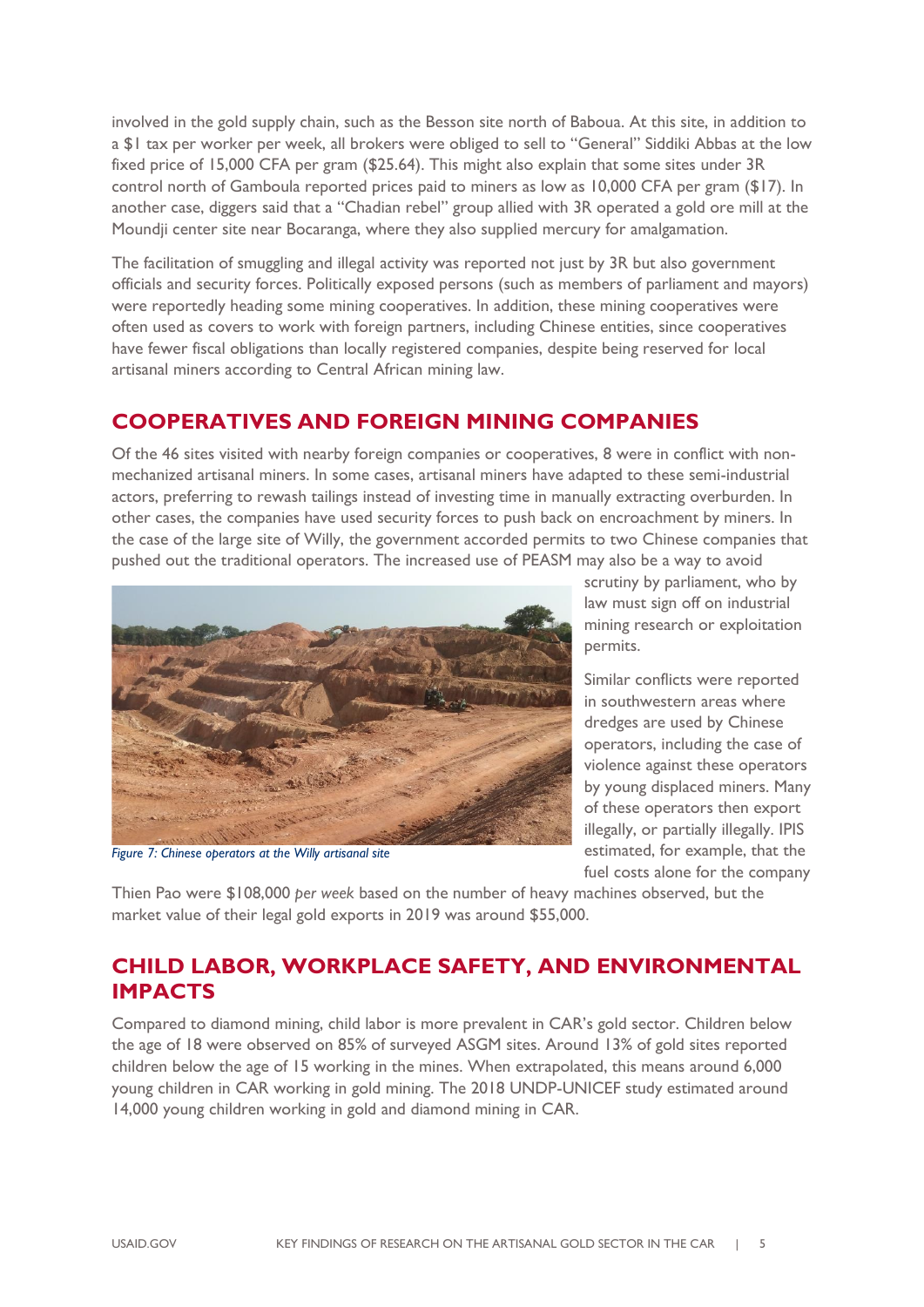

*Figure 8: Women with small children at Nago site*

Workplace safety is a concern in gold mining, especially when conducted in underground tunnels that can collapse. In the 12 months preceding the survey, 87 deaths occurred at visited sites, according to the IPIS research. More than 1,000 miners were injured on 116 sites in the same period. Tunneling was observed at 12% of sites.

In terms of environmental impacts, the use of mercury is still

uncommon, according to the research. Only three artisanal sites mentioned its utilization, and most were linked to outside actors such as Chadian rebel-backed dealers or Chinese companies. However, the impact of these few actors can be significant, given how they operate on a semi-industrial scale. Near Bozoum, for example, a scandal erupted in 2019 when a CAR laboratory, as part of a parliamentary enquiry, found that the river Ouham had mercury levels between 4 and 26 times higher than norms for fresh water. A view of these companies' operations on the river from space below shows the scale of their activity in less than a year, even though they are legally classified as artisanal.



*Figure 9: Underground miner at Gbonkolo site*



*Figure 10: Satellite imagery from June 2018 (left) compared with June 2019 (right) showing impacts of mining on Ouham river*

## **DUE DILIGENCE AND RESPONSIBLE SOURCING**

As part of an assessment by RESOLVE conducted for AMPR, opportunities and constraints for supply chain due diligence were examined in CAR's gold sector. Due diligence is a framework that calls upon companies to make informed, responsible choices about their sources and suppliers. The goal of due diligence is to help companies create supply chains that respect human rights, do not contribute to conflict, and comply with international and national laws. The Organisation for